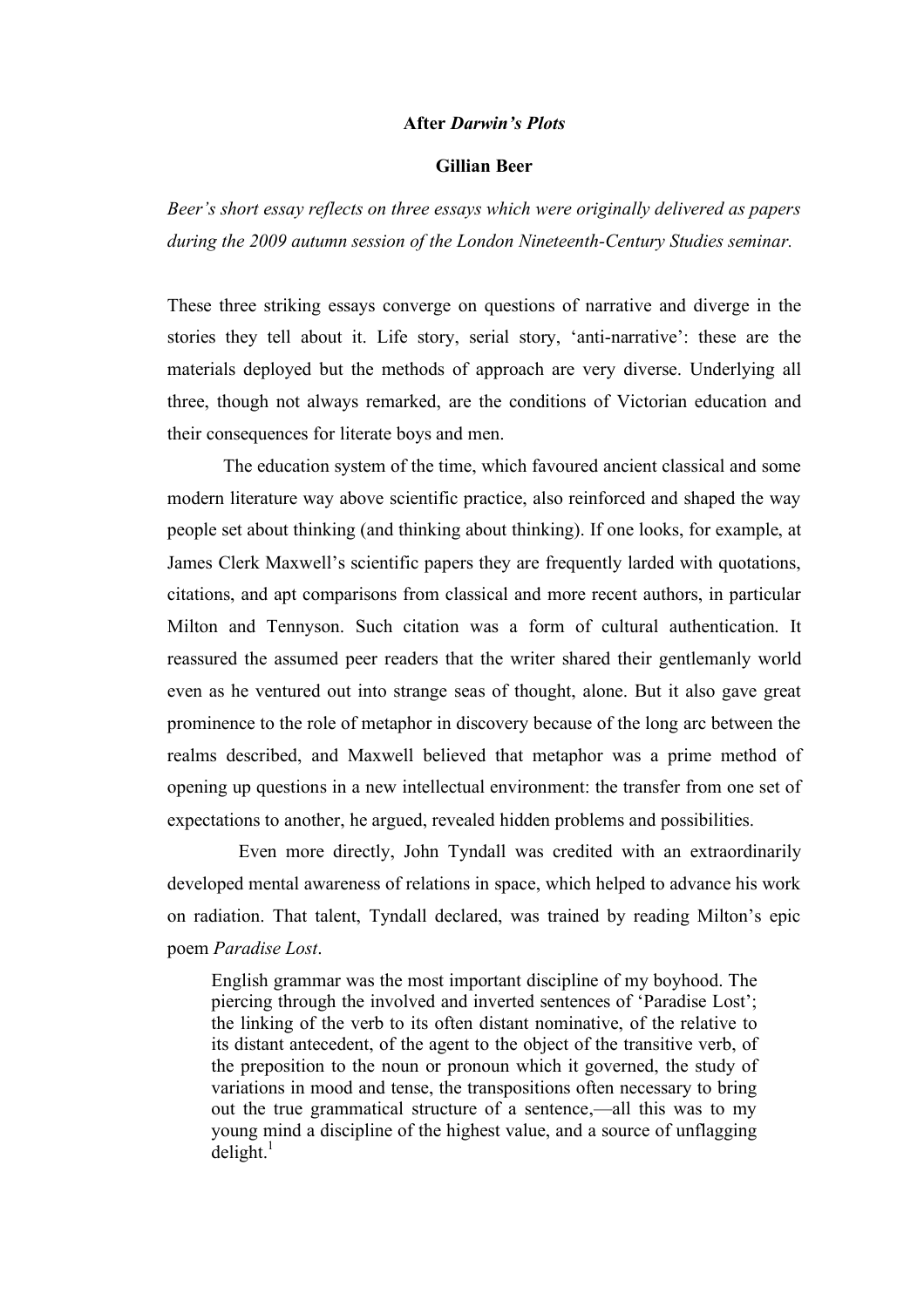'Discipline' and 'unflagging delight': the two terms often lie close together in these papers and essays by mid-nineteenth-century scientists. W.K. Clifford, the founder of geometric algebra, in 'On the Aims and Instruments of Scientific Thought' in the 1870s enlarges the scope of the concept 'science' to embrace much that elsewhere later, in the twentieth century, was often presented as its opposite: poetry.

When a poet finds that he has to move a strange new world which his predecessors have not moved; when, nevertheless, he catches fire from their flashes, arms from their armoury, sustentation from their footprints, the procedure by which he applies old experience to new circumstances is nothing greater or less than scientific thought.<sup>2</sup>

Clifford is here using paradox to make his point. The weight of authority had earlier been that of literature: here science extends its reach across all forms of creativity. Clifford pays the poet a compliment but he also makes him a creature of the scientific story.

So the interesting question that remains to be addressed is not just why 'men of science' alluded to literature or even why they grounded the organisation of their rhetoric in terms derived from literary models. Beyond those features is the question of how a particular scientist, or a particular branch of science, resisted, disposed, or worked out from specific literary models. Adelene Buckland in 'Losing the Plot: the Geological Anti-Narrative' suggests that Scott's novels, with their discursive range and their refusal to be driven primarily by plot action, provided a counter-version of narrative that allowed geologists to distinguish themselves from the showy novelistic stories of the earth's long history: 'What Scott had achieved for the novel, the geologists hoped to achieve for their suspect science.' Yet geology had also been haunted (or liberated) by James Hutton's famous assertion that he saw 'no vestiges of a beginning, nor prospect of an end' – Hutton proposed a narrative that flouted, even as it paid tribute to, the assumptions of orderly fiction. Hutton's cyclic plot is closer to the formal properties of soap-opera, spinning without closure, than to those of the novel. And Scott's novels, in contrast, encompass compelling, page-turning stories, as in *The Heart of Midlothian.* Buckland writes informatively about Charles Lyell, Adam Sedgwick and about William Buckland. She makes an interesting case for the anxieties among geologists and their problems in repudiating plot, though the

## **Gillian Beer, After Darwin's Plots**

**19**: Interdisciplinary Studies in the Long Nineteenth Century, 11 (2010) www.19.bbk.ac.uk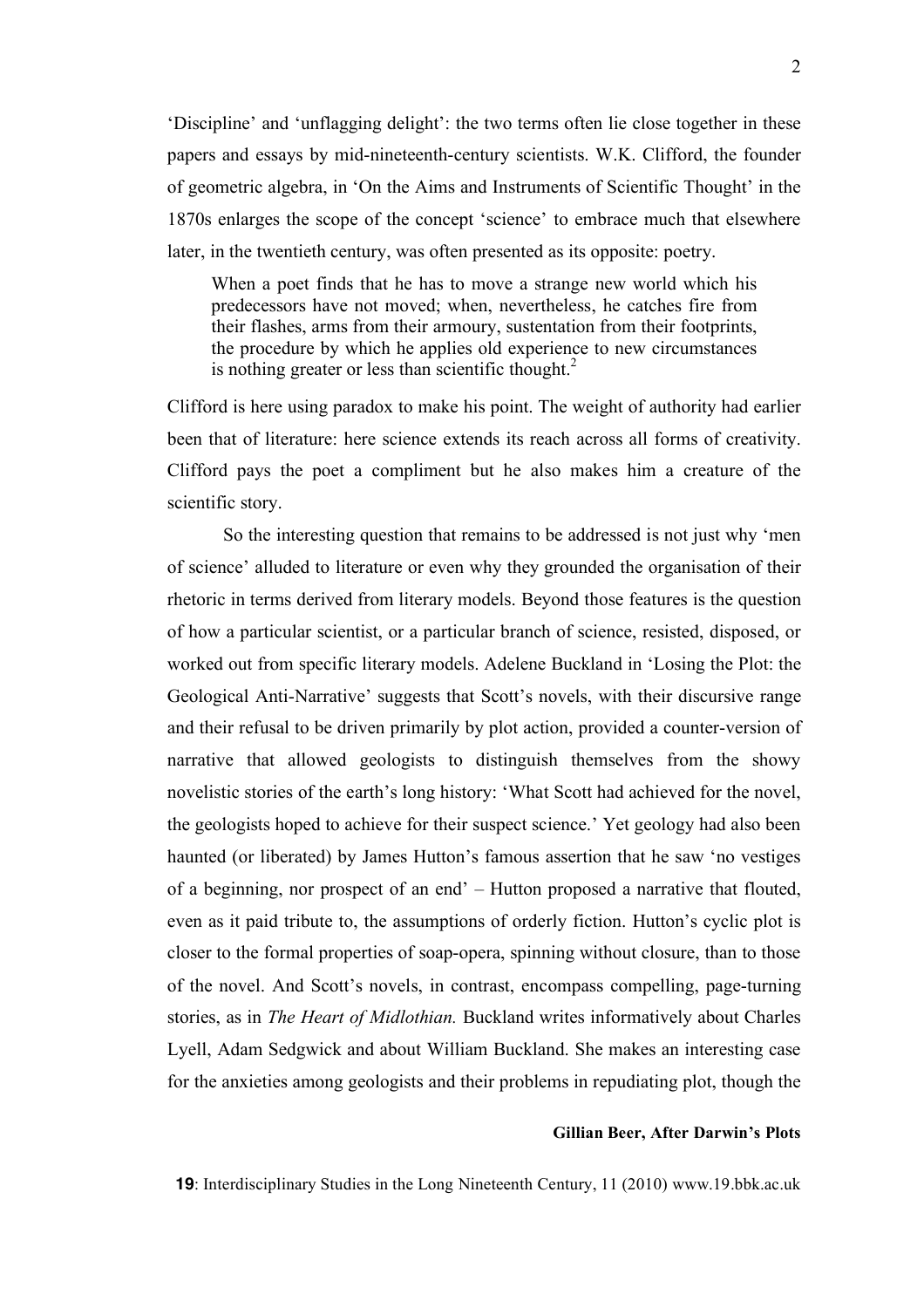terms 'plot', 'narrative', and 'story' sometimes converge and sometimes split apart according to the needs of her argument. Her conclusion that for nineteenth-century geologists 'narrative was as often a problem as a possibility' is certainly worth pondering.

Gowan Dawson in '"By a Comparison of Incidents and Dialogue": Richard Owen, Comparative Anatomy and Victorian Serial Fiction' takes the case of Richard Owen, Darwin's later antagonist and the most formidable comparative anatomist of his period. Dawson demonstrates that Owen enjoyed a range of reading quite as broad as Darwin's (a case that could be made also, as I've indicated here and long ago elsewhere, for scientists such as Maxwell and Tyndall too). But he then takes the case further and argues specifically that Owen's eager enjoyment of serial fiction, particularly that of Dickens and Thackeray, with its delays, its prescience, its jigsaw surprises, positively fuelled Owen's creativity and sustained his work as a comparative anatomist. So not only did such reading offer him relaxation from hard intellectual work but it also afforded him procedures that enhanced his imaginative powers as a scientific worker: this brilliant insight Dawson thoroughly documents in the course of the essay. Owen's particular skill was in presaging from small fragments of bone the total anatomy of extinct creatures:

In 1839 Owen inferred the existence of a hitherto unknown giant prehistoric bird in New Zealand from the evidence of just a small fragment of femur bone, a prediction that was spectacularly confirmed four years later with the arrival of a consignment of bones from which Owen was able to reconstruct the entire skeleton of the wingless Moa.

The date of this particular episode, 1839, makes it clear that Dawson's argument is not, and cannot be, that the serial novels *started* the process of Owen's detective investigations, but the analogy is strong with the reading pleasures of serialization: 'small, disconnected parts from which they [the readers] had to make inferences about the nature of a work that would often not be completed for several months or even years to come'. Serials, however, often included discursive episodes and even turned in their tracks so that the relation of part to whole was not as readily controlled as in Owen's percipient projection of fragment to completed anatomy. But the eagerness of anticipation, the thrill of prolepsis, passed between the two

# **Gillian Beer, After Darwin's Plots**

**19**: Interdisciplinary Studies in the Long Nineteenth Century, 11 (2010) www.19.bbk.ac.uk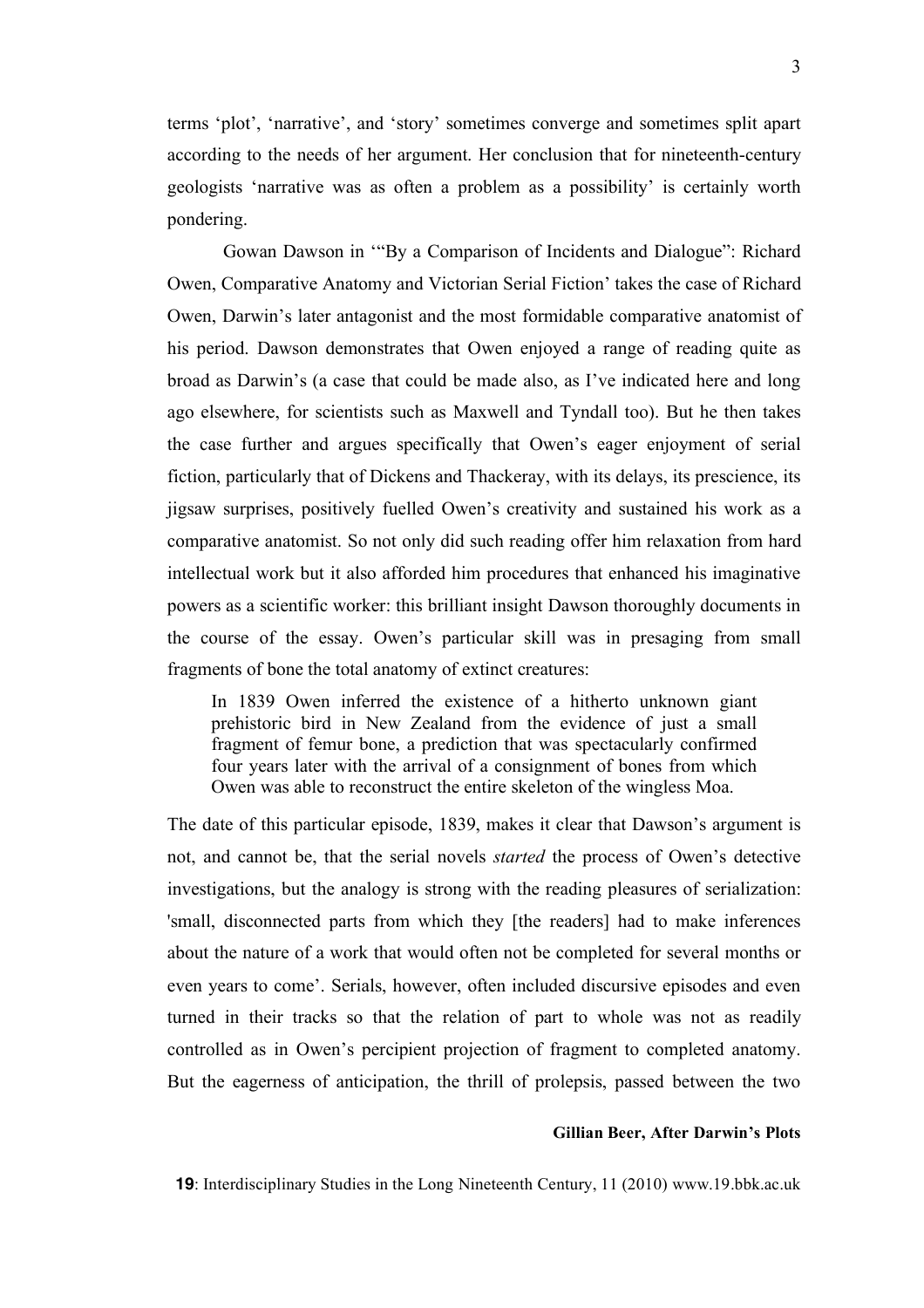enquiries: 'From the mid-1830s until at least the early 1860s […] Owen was perpetually waiting, with apparently equal anticipation and excitement, for fossilized remains coming bit by bit and novels arriving part by part.' Dawson ends his essay by meditating on the power of poetry in Owen's thinking, urging the possibility that it was more intimately effective in his mind than in that of Darwin. Perhaps, rather, the poets they enjoyed were not always the same: Darwin relished long narrative poems above all, as we see in his reading not only *Paradise Lost* but – twice – the 360 page *Excursion*, with its mixture of metaphysical argument and close sympathy with lost humdrum lives. Not all reading is directed to one end. But as Dawson shows, the more we know about the reading of creative people the stronger our insight into the workings of their imaginations.

David Amigoni in 'Narrating Darwinian Inheritances: Fields, Life Stories and the Literature-Science Relation' is concerned with 'inheritance', those continuities and discrepancies that emerge when we narrate life stories in shifting disciplinary contexts. He here explores 'the entangled senses of familial, biological and intellectual inheritance' manifested by the extended Darwin family, and given a peculiar twist by the emergence in Galton's writing of eugenic speculation and experiment – a self-referential turn that in longer retrospect does not always flatter the extended family it takes as its case-history. Amigoni is particularly concerned with the concept of 'field' and with the processes by which ideas, stories, assumptions, and indeed persons, wander across supposed disciplinary boundaries. He finds the way forward through the terms of life-writing with its emphasis on sympathy and its constant re-contextualising of the individual through social, intellectual and familial groups. He demonstrates the difficult birth of the Sociology Society and the uncertain relations between biographical data and generalisable insights. For example, he comments that

What is striking about Galton's use of biographical material is the way that it is appropriated as 'data' for actuarial, eugenic purposes – for example, Charles Darwin's comment on his father [...] that he was 'the wisest man I ever knew' – is presented as evidence of a heritable trait, rather than being cast in the literary dialect of sympathy building.

#### **Gillian Beer, After Darwin's Plots**

**19**: Interdisciplinary Studies in the Long Nineteenth Century, 11 (2010) www.19.bbk.ac.uk